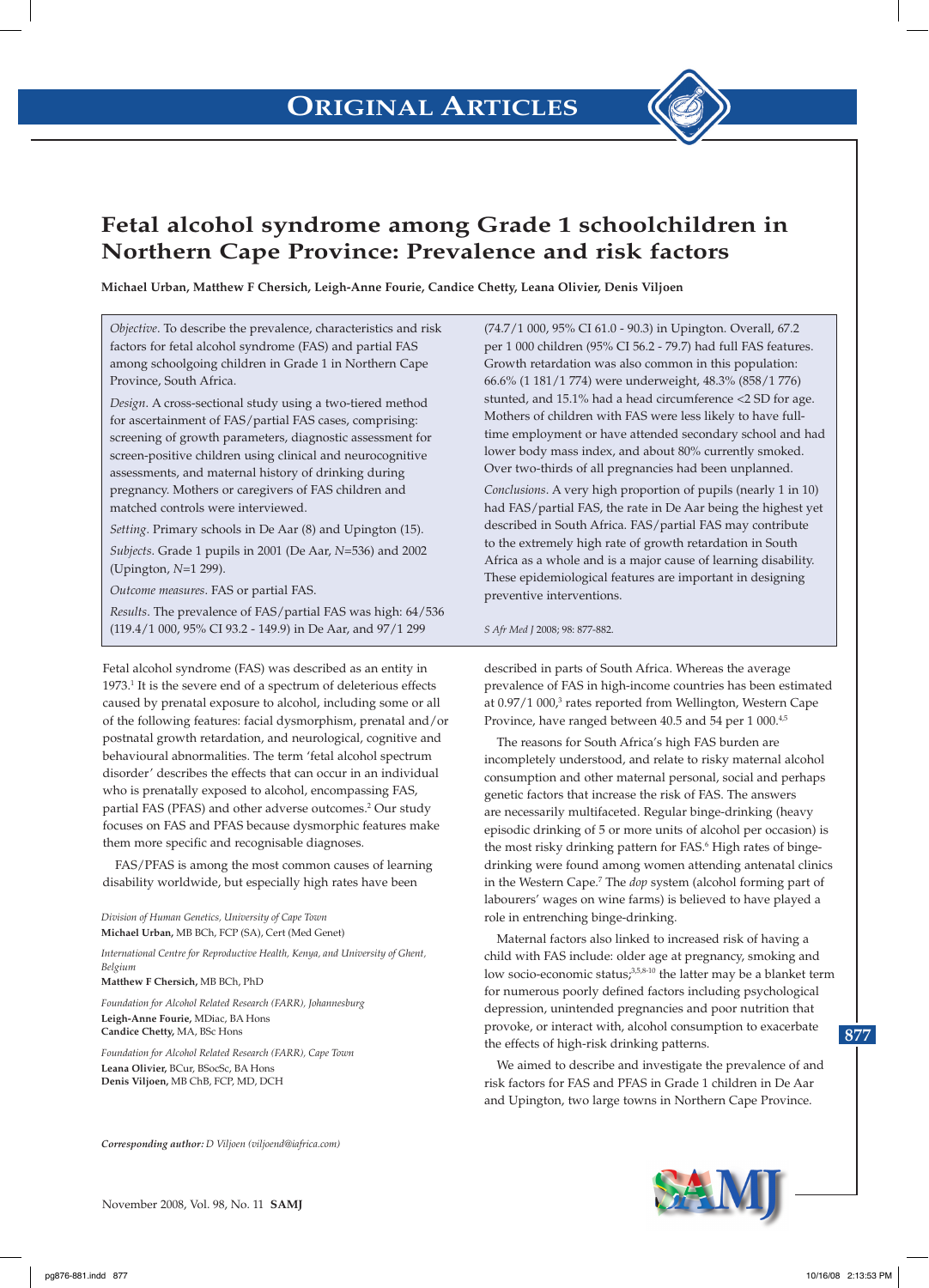



The study took place from 2001 to 2004, using the identical methods in De Aar and Upington. Upington is a centre of the viticulture industry on the banks of the Orange River. De Aar is in a sheep-farming area in the Upper Karoo region. Eight schools in De Aar and 15 in Upington participated. Permission for the study was obtained from the Northern Cape Department of Education. All Grade 1 pupils at these schools in 2001 (in De Aar) and in 2002 (in Upington) were enrolled if parents or legal guardians consented. Since primary school attendance is compulsory, it was anticipated that most children in the community would be reached. The study was approved by the University of the Witwatersrand Committee for Research on Human Subjects (M00/11/14).

The prevalence of FAS was determined by active case ascertainment using a two-tier screening method:<sup>4</sup> an initial screening stage followed by a comprehensive diagnostic stage (clinical evaluation, neurocognitive assessment and maternal interview). Identified FAS or PFAS cases were matched with controls.

## **Stage one: screening**

Study nurses obtained anthropometric measurements. Using standard methods, height, weight and head circumference (HC) were measured. Children who were ≤10th percentile of the National Center for Health Statistics charts for height and weight, or alternatively ≤10th centile for HC, were recorded as screen-positive and invited for clinical assessment. This method is very sensitive, although not very specific, for FAS/PFAS.4

## **Stage two: diagnostic evaluation**

Screen-positive children were assessed by two experienced dysmorphologists for clinical features of FAS including: history of birth events, developmental milestones and medical problems (obtained from the caregiver and the road-to-health card). Pregnancy history was not included, to ensure that the investigators remained blinded to the history of alcohol consumption. Children were also examined for dysmorphic features, neurological signs and intercurrent illness. To standardise the assessment of dysmorphic features, a checklist was used that yielded a 'dysmorphology score', with a maximum of 35.

The Institute of Medicine (IOM) criteria<sup>11</sup> were used to diagnose FAS and PFAS. Diagnosis of facial features was based on 'gestalt' appearance and included a smooth upper lip and narrow upper vermilion border, and short palpebral fissures on measurement (≤10th centile for age). Positive evidence of neurological abnormality required an HC ≤10th centile, the presence of 'hard' signs on neurological examination, or significant abnormalities on neurocognitive assessment (below 'average range' score in more than 4 of 10 tests).

A diagnosis of FAS required two of the three primary facial features, together with growth retardation and neurological

abnormalities. A PFAS diagnosis required at least two of the three FAS facial features and one of growth retardation, neurological abnormality or abnormal neurocognitive assessment. The clinical diagnosis of FAS, but not PFAS, is considered distinctive even in the absence of a history of maternal alcohol consumption in pregnancy.

Children were classified on the clinical assessment into: **FAS** if they fulfilled the IOM criteria as determined by both clinicians; **deferred** if they were uncertain or there was a discrepancy between their diagnoses; or **not FAS** if there were no clinical features of FAS/PFAS. A dysmorphic syndrome other than FAS was considered in children with dysmorphic features.

For each child classified as FAS or deferred, one control was selected from the not FAS group and matched for child's age, sex and ethnicity. Child development and possible maternal risk factors for FAS were compared between cases and controls.

Trained interviewers completed a structured questionnaire with mothers of children in the FAS, deferred or control groups. A shorter proxy interview was used with a guardian if the mother was deceased or untraceable. Interviews obtained data on demographics, socio-economic status, alcohol consumption and other risk factors for having a child with FAS/PFAS. History of alcohol consumption was elicited using a timeline follow-back method.13

Children in the FAS, deferred and control groups received a neurocognitive assessment, conducted by a registered psychometrist blinded to the clinical diagnosis; this comprised 10 subtests, each assessing a neurocognitive domain (Table I). All subtests had been validated in South Africa except for Test for Reception of Grammar and DAP Goodenough-Harris, for which raw scores were standardised by converting the raw score to a *z* score and then comparing each child's *z* score to the average standard score. South African normative ranges exist for Raven's Coloured Progressive Matrices, but its raw scores were also converted into a standard score since participants did not fall within available age ranges.

A case conference made a final diagnosis; the final diagnostic categories were FAS, PFAS and FAS-negative.

Children identified as having FAS/PFAS were referred to local professionals and other services, including speech and hearing therapists, occupational therapists and physiotherapists. With parental permission, school personnel were informed of each child's diagnosis to facilitate educational support, remedial assessment and follow-up by the Department of Education. Children with other medical conditions were linked with local and regional medical services, as required.

## **Statistical analysis**

Intercooled Stata 8.0 (Stata Corporation, College Station, Texas, USA) was used for statistical analysis. For analysis of categorical variables, the chi-square test was used; for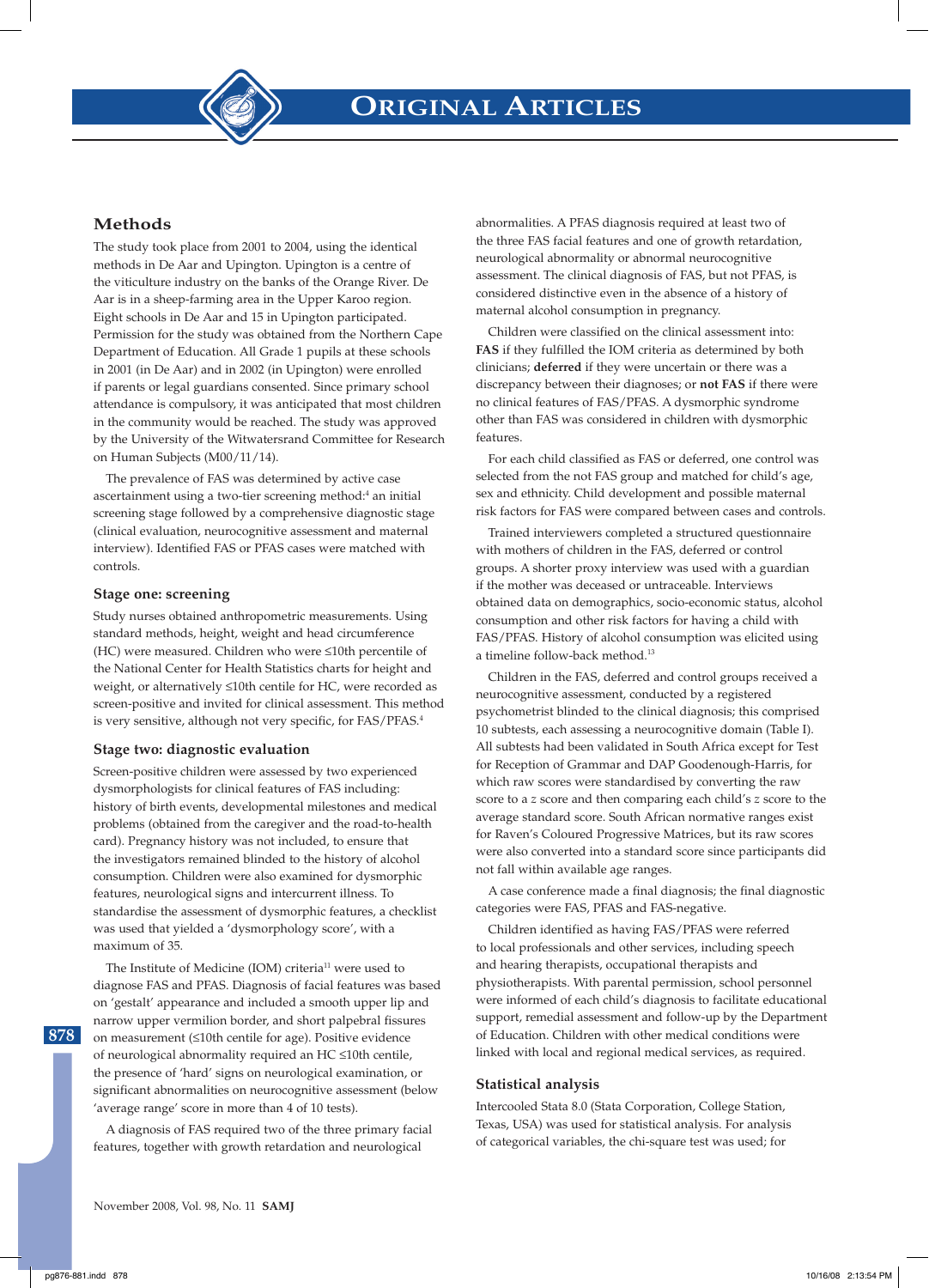

| Domain and subtest                                                    | Controls                 | FAS/PFAS*               | $\boldsymbol{p}$ |
|-----------------------------------------------------------------------|--------------------------|-------------------------|------------------|
| Non-verbal reasoning - Raven's Coloured Progressive                   |                          |                         |                  |
| Matrices (standard)                                                   |                          |                         |                  |
| $\overline{N}$                                                        | 84                       | 142                     |                  |
| Median (IQR)                                                          | $0.3$ (-0.3 - 0.97)      | $-0.3$ $(-0.9 - 0.32)$  | < 0.001          |
| Grammatical contrasts and language comprehension -                    |                          |                         |                  |
| test for reception of grammar (standard)                              |                          |                         |                  |
| $\boldsymbol{N}$                                                      | 85                       | 142                     |                  |
| Median (IQR)                                                          | $0.1$ ( $-0.45 - 1.02$ ) | $-0.5$ $(-1.0 - 0.14)$  | < 0.001          |
| Visual motor abilities – visual motor integration (standard)          |                          |                         |                  |
| $\overline{N}$                                                        | 135                      | 132                     |                  |
| Median (IQR)                                                          | $87(80 - 95)$            | $77(69 - 84)$           | < 0.001          |
| Motor co-ordination (standard)                                        |                          |                         |                  |
| N                                                                     | 135                      | 132                     |                  |
| Median (IQR)                                                          | $90(84-95)$              | $84(75-89)$             | < 0.001          |
| Ability to perceive visual information - visual perception (standard) |                          |                         |                  |
| N                                                                     | 129                      | 113                     |                  |
| Median (IOR)                                                          | $75(65 - 87)$            | $60(49 - 73)$           | < 0.001          |
| Auditory perception, concepts belonging together and verbal           |                          |                         |                  |
| comprehension - word association/similarities (standard)              |                          |                         |                  |
| $\overline{N}$                                                        | 125                      | 142                     |                  |
| Median (IQR)                                                          | $7(4-9)$                 | $5(3 - 7)$              | 0.002            |
| Visual perception and cognitive evaluation of stimuli -               |                          |                         |                  |
| absurdities/missing parts (standard)                                  |                          |                         |                  |
| $\overline{N}$                                                        | 137                      | 145                     |                  |
| Median (IQR)                                                          | $4(2-6)$                 | $2(1-4)$                | < 0.001          |
| Short-term memory and attention – story memory (standard)             |                          |                         |                  |
| $\overline{N}$                                                        | 139                      | 145                     |                  |
| Median (IQR)                                                          | $4(2-6)$                 | $2(0-5)$                | 0.002            |
| Short-term memory and information encoding – digit span (standard)    |                          |                         |                  |
| $\overline{N}$                                                        | 139                      | 145                     |                  |
| Median (IQR)                                                          | $6(3-8)$                 | $3(0-4)$                | < 0.001          |
| Estimated intellectual development - DAP Goodenough-Harris (standard) |                          |                         |                  |
| N                                                                     | 99                       | 142                     |                  |
| Median (IQR)                                                          | $0.47$ (-0.2 - 1.3)      | $-0.37$ $(-1.05 - 0.4)$ | < 0.001          |

continuous variables, we used an unpaired Student's *t*-test or Mann-Whitney *U*-test for normally and non-normally distributed data, respectively. Mantel-Haenszel techniques were used for analysis of categorical data from matched cases and controls; only discordant pairs contributed to this analysis.

# **Results**

# **Characteristics of study sample**

A total of 1 830 pupils were screened in stage 1. In De Aar and Upington, a high proportion of the study population had growth retardation: 66.6% (1 181/1 774) were underweight (<80% of expected weight-for-age); 48.3% (858/1 776) were stunted (<90% of expected height-for-age); and 42.7% (755/ 1 768) were of low weight-for-height (<80% of expected weight-for-height). As a result, many subjects were screenpositive for FAS/PFAS: more in De Aar (66.4%; 354/533) than Upington (57.4%; 744/1 297; *p*<0.001) (Table II). Differences in denominator are due to missing information.

# **Prevalence of fetal alcohol spectrum disorders**

A total of 123 children were diagnosed with FAS and 38 with PFAS, yielding a FAS prevalence of 67.2/1 000 (95% CI 56.2 - 79.7) and a PFAS prevalence of 20.8/1 000 (95% CI 14.7 - 28.4). The overall rate of FAS/PFAS in De Aar was 64/536 (119.4/ 1 000, 95% CI 93.2 - 149.9) and in Upington 97/1 299 (74.7/ 1 000, 95% CI 61.0 - 90.3). Children in De Aar were 1.7 times more likely to have FAS/PFAS than children in Upington (95% CI for OR (odds ratio) 1.2 - 2.4; *p*=0.002).

**879** Children with FAS/PFAS were a mean 4.6 months older than non-FAS children (95% CI 3.3 - 5.9 months; *p*<0.001) which may be due to children repeating Grade 1 because of poor performance or delayed school entry. Since the standard school starting age is the year in which a child turns 7, the FAS/PFAS rate was assessed for children who were <7 years when the year began (i.e. children of standard school-entry age). The FAS/PFAS rate was 10.9/1 000 (51/469) in De Aar and 49/ 1 000 (53/1 087) in Upington.

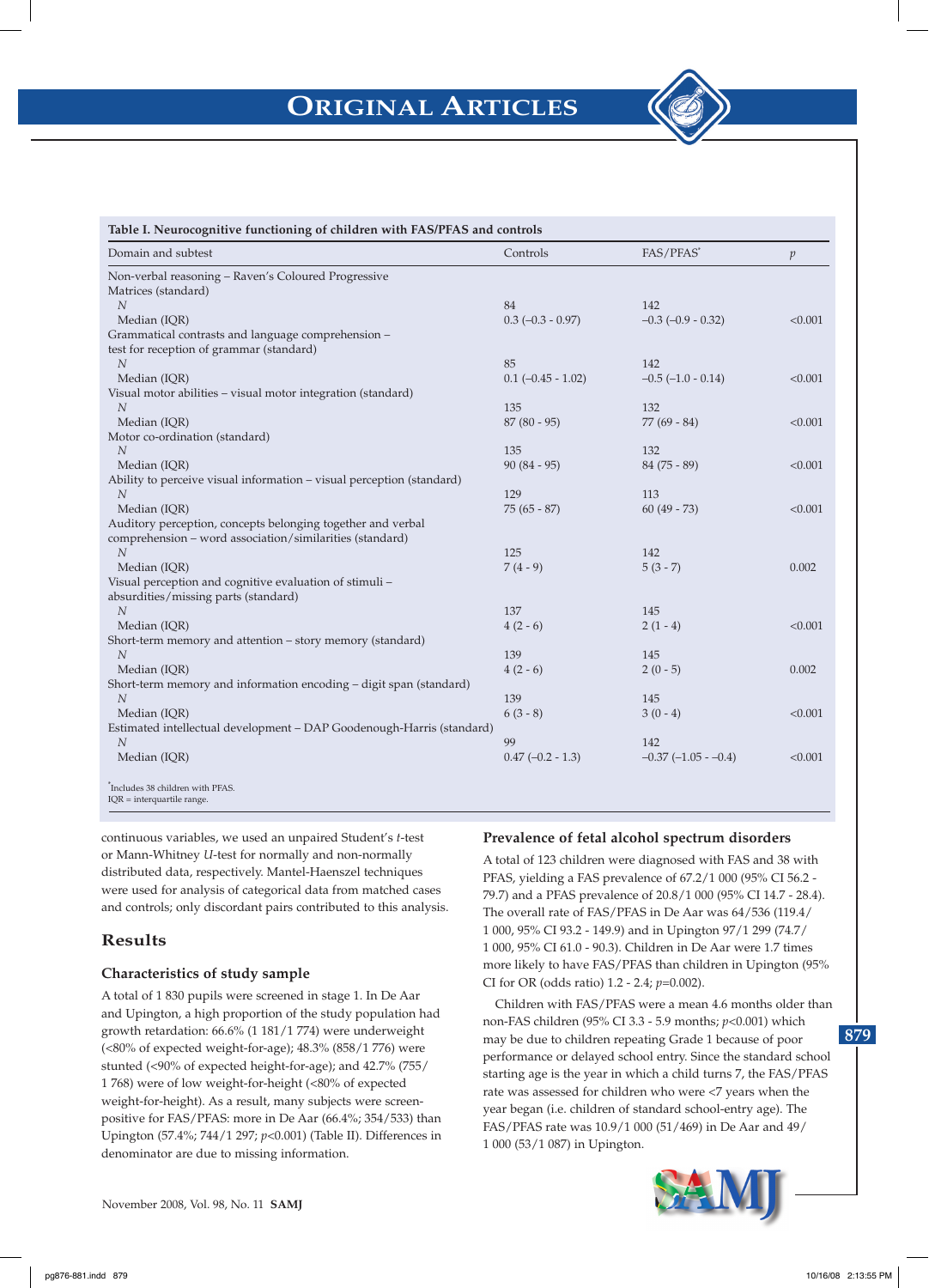

No differences were noted in FAS prevalence among ethnic groups: 7.2% (108/1 501) for coloured children versus 5.3% (15/282) for black children (*p*=0.25). However, in De Aar, coloured children were significantly more likely to have FAS than black children (*p*=0.007; OR 3.8, 95% CI 1.3 - 10.8). There were insufficient numbers of white children for meaningful comparisons.

## **Clinical features of children with FAS/PFAS**

Growth parameters of FAS/PFAS children were globally abnormal; 98.3% (112/114) were underweight, 89.5% (102/114) stunted, and 86.8% (99/114) low weight-for-height. Mean dysmorphology scores were 12.0 (SD 5.4) for children with FAS, 8.8 (SD 8.8) for children with PFAS, and 3.7 (SD 3.8) for FAS-negative children.

## **Neurological and neurocognitive results**

Microcephaly (HC <2SD for age and sex) was present in 71.9% (82/114) of children with FAS, 44% (16/36) of those with PFAS and 11.0% (180/1 639) of the non-FAS group. Children with FAS/PFAS performed significantly worse than the control children in all 10 neurodevelopmental subtests (Table I).

## **Interviews**

A total of 223 interviews were conducted with mothers (146), grandmothers (37) or other proxies (40) of 95 children with FAS, 29 with PFAS and 99 matched controls. The overall response rate for interviews related to children with FAS/PFAS was 77% (124 of 161 cases).

Differences between mothers of children with FAS/PFAS and control women were noted in socio-demographic

characteristics, especially maternal education and employment (Table III). Women with a FAS/PFAS child also had a lower BMI than other women (median 25.9 v. 22.8 kg/m<sup>2</sup>; *p*<0.001).

## **Discussion**

This survey of Grade 1 children found an extremely high prevalence of FAS – higher than that previously reported in Western Cape Province.4,5,13 Although comparisons of FAS rates can be misleading owing to differences in methodology and diagnostic criteria, we believe that the similar methods we used and the referenced studies in Western Cape Province make them relatively comparable. Rates of FAS reported from South Africa are generally much higher than other countries, where rates of FAS seldom exceed 10/1 000, even in high-risk populations.14

These results broaden the evidence that FAS is of considerable public health importance in the Western and Northern Cape provinces, although information available for other provinces of South Africa is limited.

Since mental disability is the most significant effect of FAS, comparing these FAS/PFAS rates to published overall prevalence rates for mental disability due to all causes, is of interest. Worldwide, mental disability rates in developing countries vary from 4 to 138 per 1 000. $^{15}$  The fact that FAS/  $\,$ PFAS rates in our study are at the high end of this range indicates the magnitude of the problem.

In South Africa, FAS is often linked to the historical legacy of the *dop* system in wine-farming areas, and stereotypical assumptions are made that FAS is peculiar to the coloured communities that comprised the local workforce. It is noteworthy that the FAS rate is higher in De Aar (a sheep-

## **Table II. Baseline characteristics of Grade 1 pupils in De Aar and Upington**

| Variable                | Whole study population | De Aar             | Upington             | $p^*$   |
|-------------------------|------------------------|--------------------|----------------------|---------|
| <b>Sex</b>              |                        |                    |                      |         |
| Female                  | 50.4% (923/1 833)      | $51.4\%$ (275/535) | 49.9% (648/1 298)    |         |
| Male                    | 49.7% (910/1 833)      | $48.6\%$ (260/535) | $50.1\%$ (650/1 298) | 0.57    |
| Age (yrs) (mean (SD))   | 7.05(0.69)             | 7.04(0.71)         | 7.05(0.68)           | 0.85    |
| Ethnicity               |                        |                    |                      |         |
| Coloured                | 84.1% (1 537/1 827)    | 77.7% (414/533)    | 86.8% (1 123/1 294)  |         |
| <b>Black</b>            | 15.7% (287/1 827)      | $21.8\%$ (116/533) | 13.2% (171/1 294)    |         |
| White                   | $0.2\%$ (3/1 827)      | $0.6\%$ (3/533)    | $0\%$ (0/1 294)      | < 0.001 |
| Weight for age (mean z- |                        |                    |                      |         |
| scores (SD))            | $-1.20(1.08)$          | $-1.19(1.12)$      | $-1.21(1.07)$        | 0.80    |
| Height for age (mean z- |                        |                    |                      |         |
| scores (SD))            | $-1.24(1.08)$          | $-1.30(1.18)$      | $-1.21(1.04)$        | 0.10    |
| Weight for height       |                        |                    |                      |         |
| (mean z-scores (SD))    | $-0.61(1.00)$          | $-0.53(1.03)$      | $-0.64(0.98)$        | 0.03    |
| Head circumference      |                        |                    |                      |         |
| Mean $(SD)$ $(cm)$      | 50.7(2.0)              | 50.5(2.1)          | 50.7(1.9)            | 0.05    |
| $\leq$ 3rd centile      | 15.5% (278/1 792)      | $15.6\%$ (83/533)  | 15.5% (195/1 259)    | 0.96    |
|                         |                        |                    |                      |         |

\* Comparing characteristics of De Aar with Upington (chi-square test for categorical variables and Student's *t*-test for continuous variables).  $SD =$  standard deviation.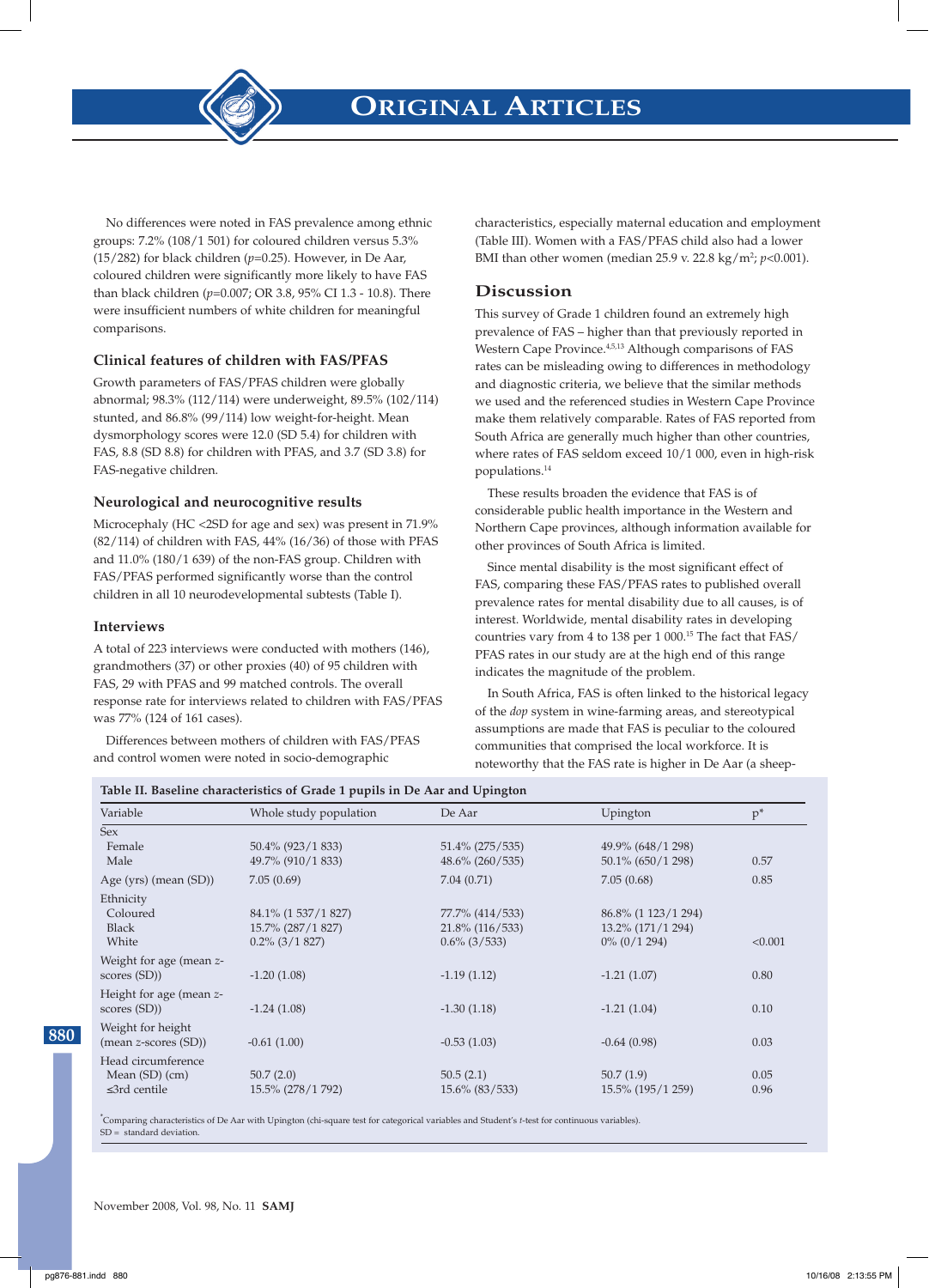|                       | Variable                                                                                          | Controls                                     | FAS/PFAS                                       | $p^*$                                          |
|-----------------------|---------------------------------------------------------------------------------------------------|----------------------------------------------|------------------------------------------------|------------------------------------------------|
| Demographics          | Maternal age at time of interview<br>N                                                            | 74                                           | 82                                             |                                                |
|                       | Mean years (SD)                                                                                   | 35.1(6.2)                                    | 36.1(6.3)                                      | $0.30^{+}$                                     |
|                       | Marital status of child's mother <sup>‡</sup><br>Married<br>Single or cohabiting                  | $49\%$ (21/43)<br>$51\% (22/43)$             | $23\%$ (12/52)<br>77% (40/52)                  | 0.20                                           |
|                       | Maternal education<br>No schooling or primary school<br>Attended secondary school                 | $40\% (27/68)$<br>$60\%$ $(41/68)$           | $61\%$ $(41/67)$<br>39% (26/67)                | 0.02                                           |
| Socio-economic status | Household size: $N=147$ ; median (IQR)<br>Total members<br>Number of adults<br>Number of children | $6(5-7)$<br>$2(2 - 3.5)$<br>$3(2-4)$         | $6(4-7)$<br>$2(2-4)$<br>$3(2-5)$               | $0.65^{\$}$<br>$0.20^{8}$<br>0.97 <sup>§</sup> |
|                       | <b>Employment status</b><br>Full-time job<br>Part-time job or unemployed                          | $23\%$ (15/66)<br>$77\%$ $(51/66)$           | $8\% (6/78)$<br>92% (72/78)                    | 0.01                                           |
| Family planning       | Currently using contraception<br>Pregnancy of index child<br>Planned<br>Unintended                | 73% (48/66)<br>$32\% (21/66)$<br>68% (45/66) | 57% (43/76)<br>$17\%$ $(13/77)$<br>83% (64/77) | 0.56<br>0.16                                   |
| Tobacco use           | Current tobacco use <sup>1</sup><br>Tobacco used in index pregnancy                               | $40\% (27/67)$<br>$49\% (23/47)$             | 79% (63/79)<br>87% (61/70)                     | 0.007<br>0.03                                  |
| Alcohol use           | Currently drinks alcohol <sup>1</sup><br>Alcohol use during index pregnancy                       | $15\% (9/61)$<br>$19\%$ $(13/70)$            | $66\%$ (49/74)<br>82% (80/98)                  | < 0.001<br>< 0.001                             |
| Maternal nutrition    | Body mass index $(kg/m^2)$ : N=142;<br>median (IQR)                                               | $25.9(21.5 - 32.7)$                          | $22.8(20.0 - 26.0)$                            | $\leq 0.001$ §                                 |

## **Table III. Results of structured interview with mother or proxy of children with FAS/PFAS and matched controls**

\* Mantel-Haenszel chi-square test, controlled for matching unless noted.

† Student's *t*-test.

‡ Data only available for Upington.

§ Mann-Whitney *U*-test.

 $\P$  Defined as current user if used in last year.

Defined as current user if used in last month.

farming area) than Upington (a wine-farming area), and that there was no overall difference in FAS/PFAS between black and coloured subjects. Therefore, FAS is limited neither to viticultural areas nor to a specific ethnic group.

Maternal drinking during pregnancy was much more frequently reported in mothers of children with FAS/PFAS than in controls. Alcohol consumption was not confirmed in a minority of FAS cases because families could not be traced or proxy interviewees were not always aware of alcohol histories, rather than because a history of alcohol consumption was denied.

The reported rates of drinking in the control and FAS groups remained high across a 7-year interval from the index pregnancy to the time of interview. It is unclear whether stable drinking rates are maintained in alcohol dependency, or the influence of other factors such as social acceptability, which will be important to clarify for identifying appropriate interventions to reduce alcohol consumption.

In this study, children with FAS and PFAS performed poorly across a broad range of neurodevelopmental domains, with significantly lower results than controls in all tests. Markedly lower intellectual functioning and attention deficits were noted during the assessment. Children with FAS/PFAS particularly struggled with language skills – speaking, writing and basic understanding of words. There was a delay in speed and accuracy of problem solving and practically implementing tasks compared with expected developmental age. Neurocognitive deficits were global and not specific to 'executive functioning' as found by some authors.<sup>16</sup>

Small HC is a common clinical feature of FAS, and was used as a screening and diagnostic feature of FAS. The difference in mean HC between the FAS and control groups was therefore not surprising, but the high rate of microcephaly (11%) in children not diagnosed with FAS/PFAS was unexpected. It is unclear whether this represents undetected cases of significant prenatal alcohol exposure (a history of maternal alcohol consumption was only sought in cases and controls)